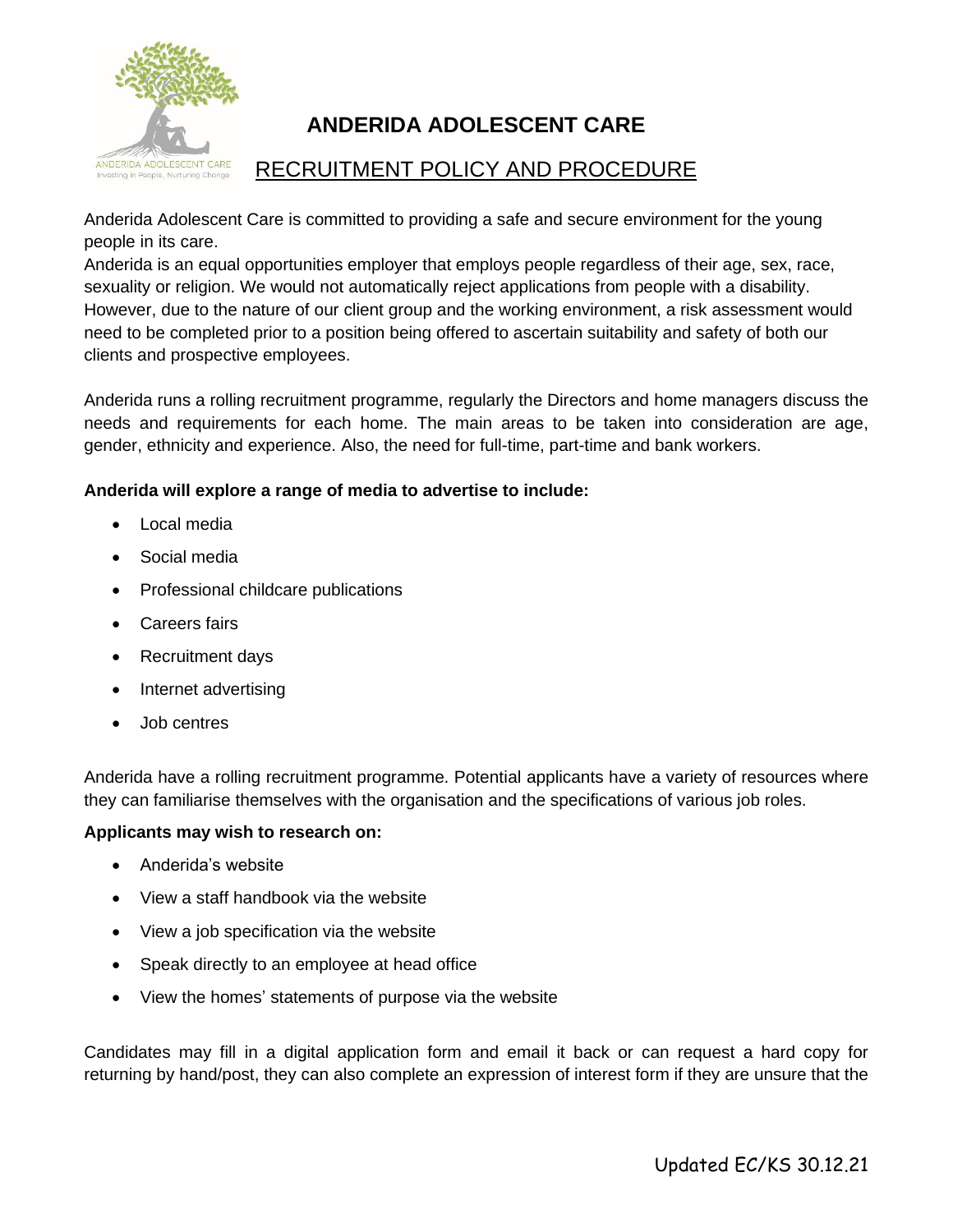role is for them and therefore the lengthy application puts them off applying, they can then proceed a little way through the recruitment process before committing to the full application.

A candidate tracker sheet will be started in line with the organisations recruitment system on receipt of a completed application form.

The candidate will be written to, giving them a time and date for group interviews.

#### **The group interview facilitators will be:**

- Punctual and prepared
- Smart casual
- Polite and friendly
- Able to mingle with the candidates
- Aware of confidentiality
- Non-judgemental

Group interviews will take the format of an initial power point introduction to our organisation and the work that we do. There will be group sessions addressing how they would handle various difficult situations that could arise at work. This will take the form of role-play of different scenarios and short individual chats with members of our staff team. There will be an opportunity to ask questions, and as such, we ask candidates that they think about any questions they may have in advance.

Where practical and practicable the candidates will have an individual interview conducted by a young person, this young person will either be a current resident or a young person who has recently moved on from our care. The young person will be supported by a member of the management team, in order to prepare their two questions and throughout their interview. When all of the individual interviews have completed, the staff member will ask for the views of the young person.

Following the group interview, members of the management team will decide as to the suitability of the candidate to move onto the next stage, they will clearly state their reasoning as to if the candidate should proceed or be declined, the views of the young person interviewer will be taken into consideration. This will be recorded on the tracker form giving reasons for proceeding or declining, and if successful, identifying any areas to be further explored at formal interview.

Unsuccessful candidates will be written to.

Successful candidates will be contacted outlining the time and venue for their individual interview (they are required to phone the office to confirm their availability). The administration team along with the interview panel will check the application form for education/ employment dates and contact the candidate to request details in gaps in employment or education.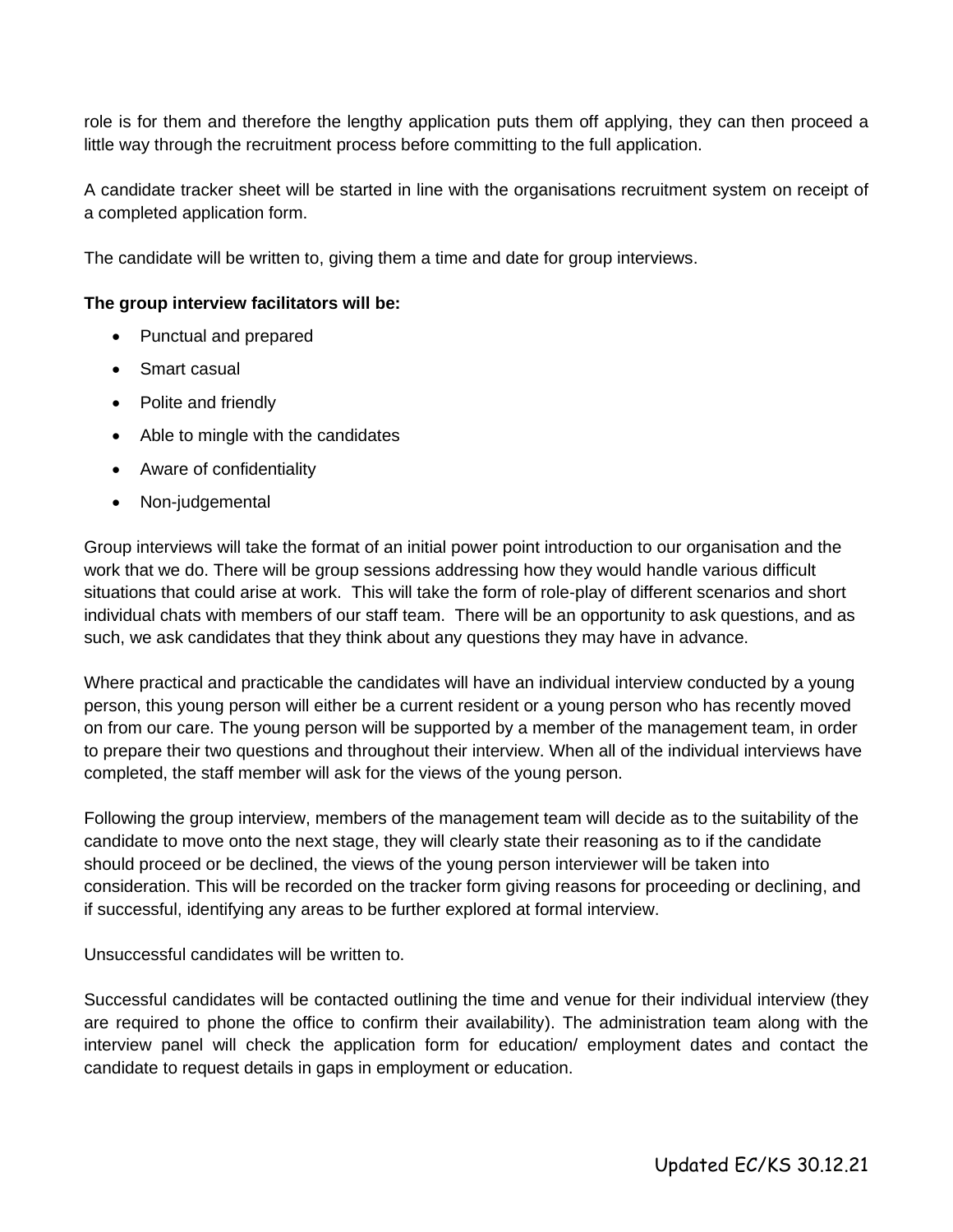On arrival at the formal interview the administration team will check photographic ID and complete a DBS form.

Anderida meets the requirements in respect of exempted questions under the Rehabilitation of Offenders Act 1974. All applicants who are offered employment will be subject to an enhanced criminal record check from the Disclosure and Barring Service before the appointment is confirmed (see DBS policy/procedure). This will include details and dates of 'spent' convictions, cautions, reprimands, final warnings, police enquiries and pending prosecutions. A conviction will not necessarily be a bar to obtaining a position.

Candidates need to disclose in their application form any prior convictions (see DBS policy).

When candidates are invited for interview, they must bring with them all required proof of identity for the DBS form.

#### **These should be:**

- Original certificates of qualifications
- Valid passport if applicable
- Full current driving licence if applicable
- 2 passport sized photographs
- Birth certificate
- P45 or P60

#### **Proof of address dated within the last three months, plus any two of the following:**

- Bank statement
- Telephone bill
- Council tax bill
- Water/sewerage bill
- Gas/electricity bill

All of the above will be colour photo-copied and held with the original application form at the office, in line with the Anderida Adolescent Care DBS procedure.

If a candidate has a portable DBS, a copy of the original certificate must be seen and a copy taken for our records, the checking reference number taken and then checked with Disclosure and barring service.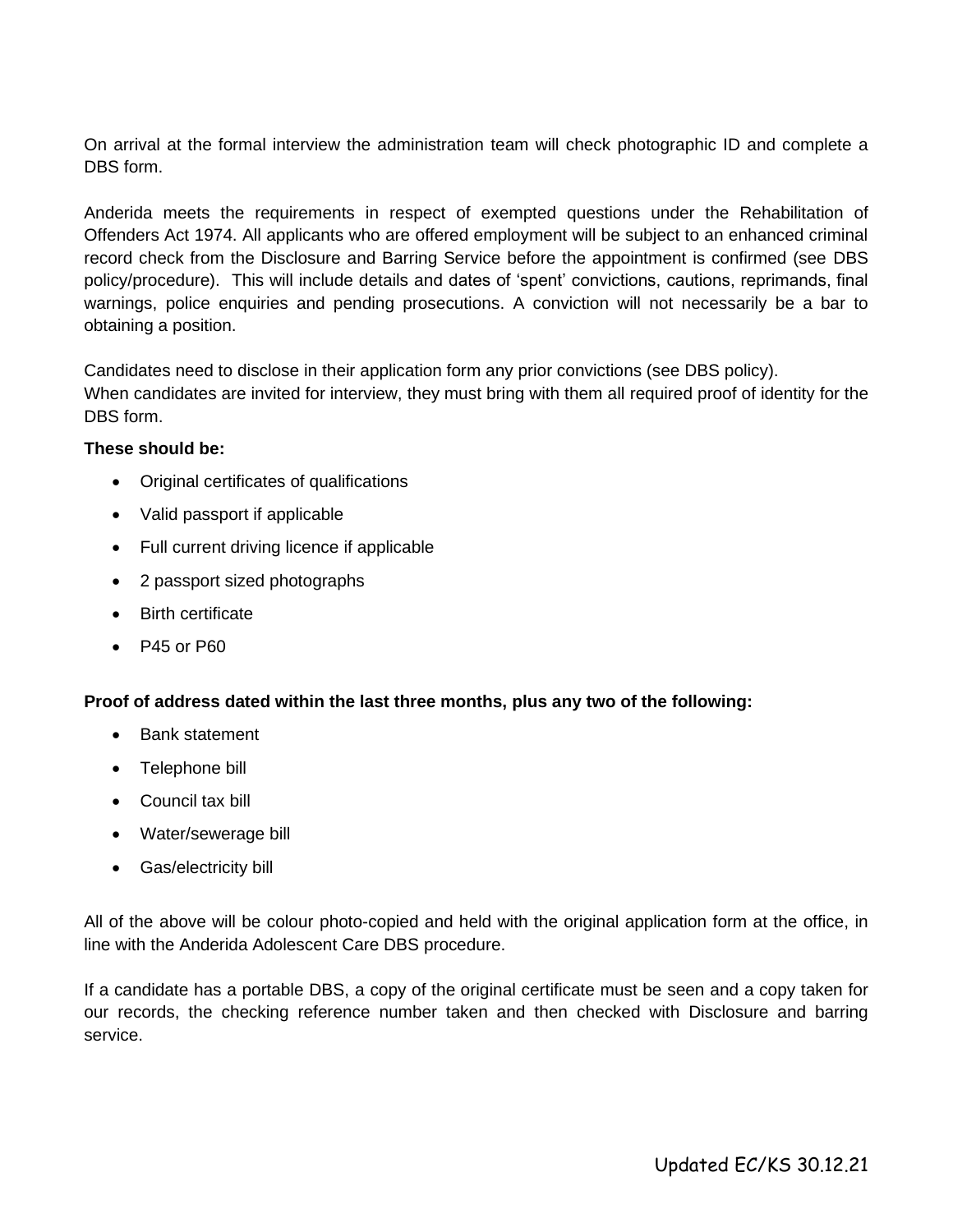Candidates also need to bring with them any relevant certificates of achievement. At this point, all prospective candidates will be required to complete a health questionnaire. It is mandatory that all of the above papers should be brought to the office immediately prior to the interview.

Two senior members of staff will sit on the panel for interview and follow a standard formal interview lasting approximately one hour.

The interview panel will arrive 30 minutes prior to the interview (see check list below).

#### **They will be:**

- Welcoming
- Prepared
- Smart, casual
- Confidential
- Passionate about childcare
- Proud of their achievements
- Positive but balanced

During the interview, the panel will explore with the candidate their reasons for leaving all care related roles and explain at this stage that we will be contacting all of these employers where practicable.

Following the interview, candidates are contacted explaining that Anderida would, or would not, like to proceed.

The tracker form will be updated and the reasons for proceeding/ not proceeding clearly recorded.

Should the candidate be successful, a formal offer of employment will be made. If the candidate accepts the post, a copy of the draft contract will be forwarded to the candidate along with a health check form, DBS form sent, and references requested.

#### **References**

Once the candidate has agreed they wish to continue with their application, we then contact the references that they have provided on their application form.

The candidate is asked to supply two references and one must be their current or most recent employer *Children's Homes Regulations, Schedule 2(3)*. We would also check to see whether the second reference provided is also a past employer or a character reference.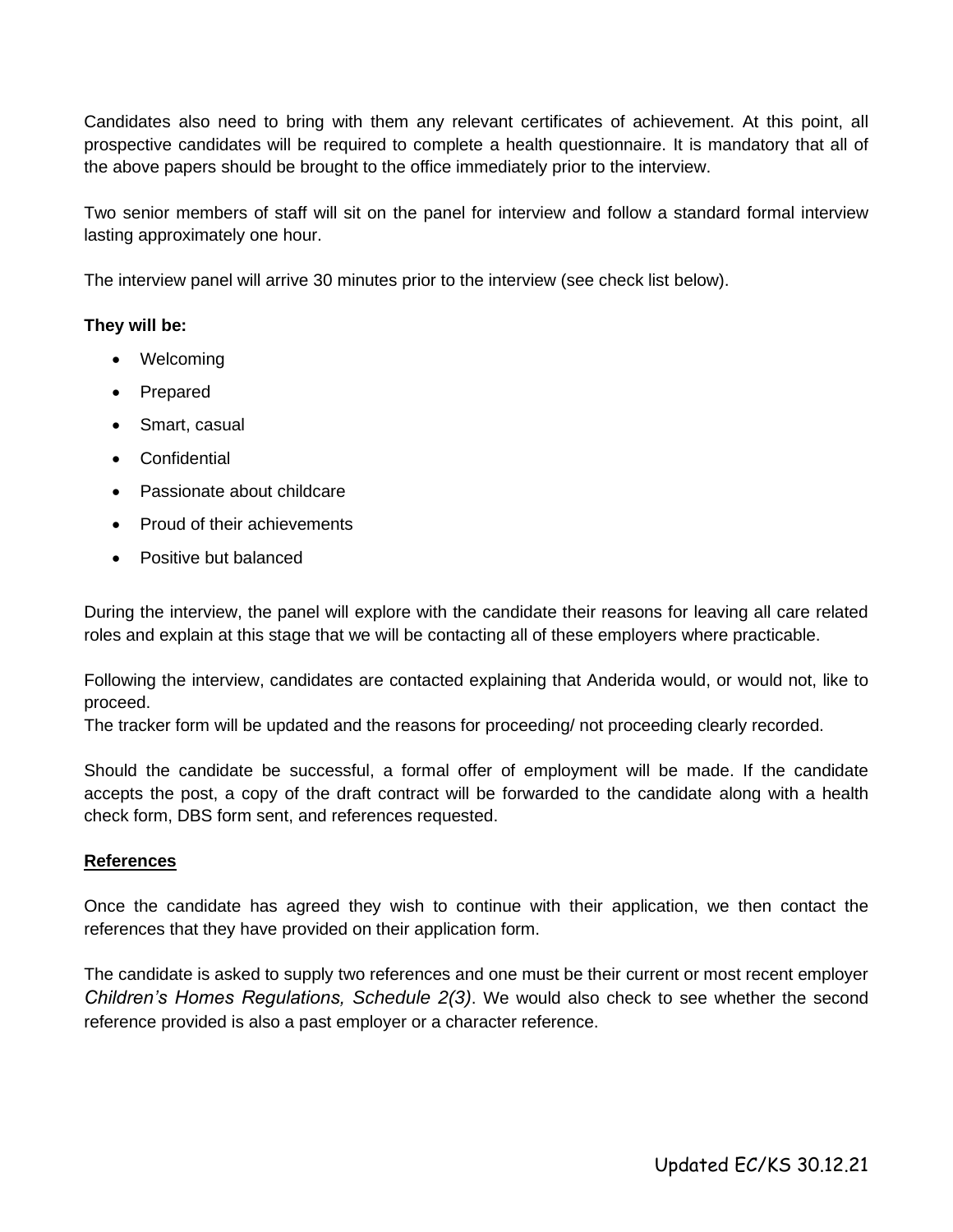At Anderida, we require the equivalent of 2 full references from each candidate which can come in many forms:

- One full current and one full past employer reference
- One full current and 2 character references
- Two employment date references from current or most recent employer and 2 character references
- One current employer employment dates reference, one full past employer reference and 1 character reference

We are finding that a lot of companies are now only able to provide confirmation of employment dates as a reference and are not able to complete a full reference form. If this happens, we are to either call or email the employer and just confirm with them that it is their policy to only supply employment dates as a reference from their employees.

Once a completed reference is received by us, we use the contact information provided to call and verify the reference. We call the referee and confirm that it was themselves that completed the reference and ask if they are satisfactory with the information they provided and whether they would like to add anything extra to the form that they feel wasn't covered. If any other information is given, this is recorded and added to the candidate's application.

#### **Candidates That Have Spent Time Over-Seas**

When looking through a candidates application, we may notice that they have spent time abroad, this could be due to travelling, studying etc. If this has been for longer than 3 months then we are required to carry out a Police Check from that country.

The candidate will be sent a link to the GOV website whether there is clear guidance on how to obtain on over-seas check. Each country and each application is different – some require the candidate to take all relevant paperwork to the Embassy of their country and/or some applications can be made online.

The candidate is responsible for the payment of this Police Check. Once Anderida have seen the original certificate, then the candidate will re reimbursed.

#### **Induction**

Whilst waiting for references and DBS, candidates will be signed up to start their induction and invited along to attend any training courses, being run in house during this time, free of charge, in readiness for their commencement in employment with the organisation. Successful candidates will be given access to the staff section of the website to see the staff handbook, an introduction to Anderida, to give them more of a sense of what the role entails and if it is right for them.